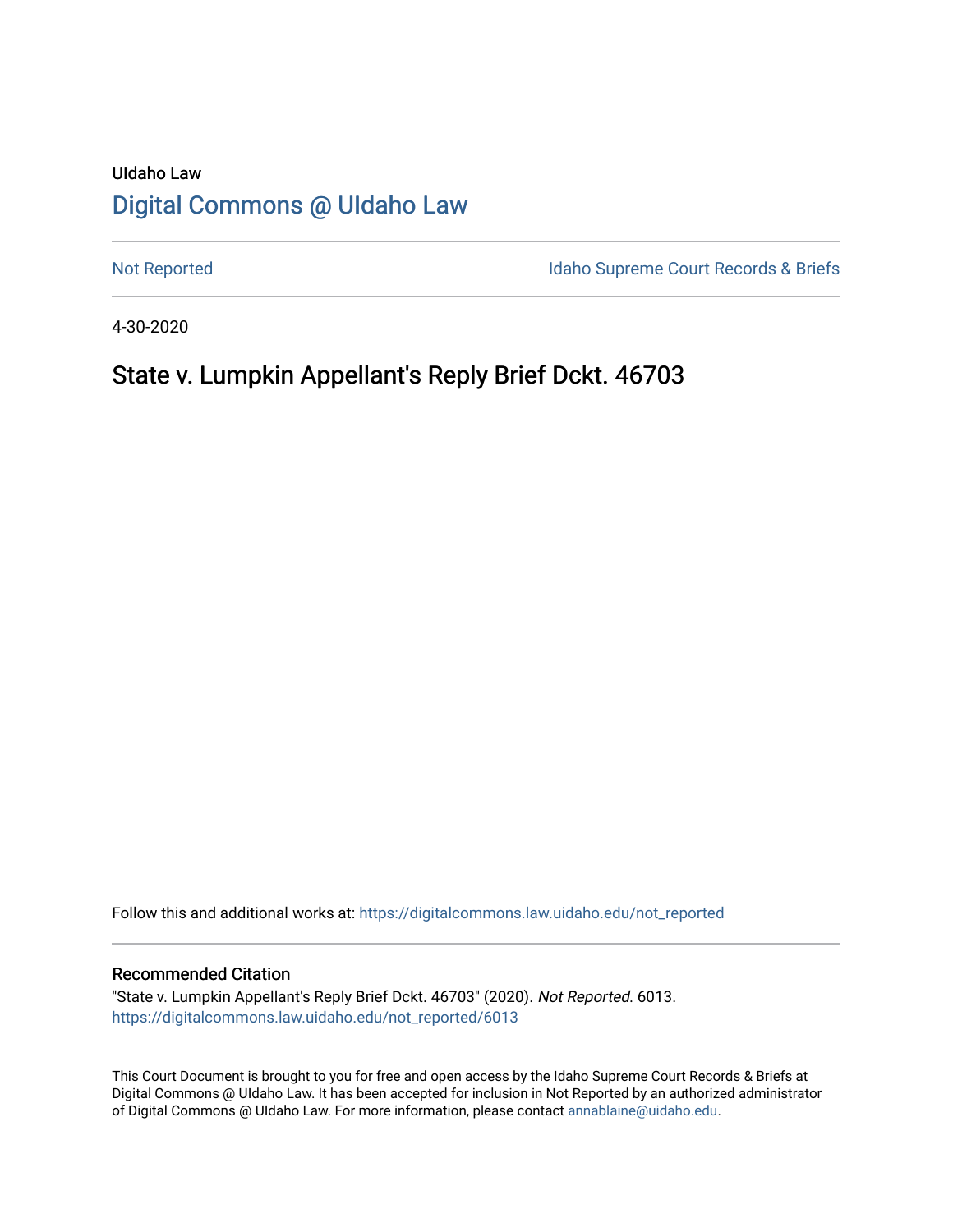Electronically Filed 4/30/2020 2:31 PM Idaho Supreme Court Karel Lehrman, Clerk of the Court By: Murriah Clifton, Deputy Clerk

### IN THE SUPREME COURT OF THE STATE OF IDAHO

) ) ) ) ) ) ) ) )

STATE OF IDAHO,

Plaintiff-Respondent,

v.

ZANE EUGENE LUMPKIN,

Defendant-Appellant.

NO. 46703-2019

BONNER COUNTY NO. CR09-18-4532

REPLY BRIEF

### REPLY BRIEF OF APPELLANT

## APPEAL FROM THE DISTRICT COURT OF THE FIRST JUDICIAL DISTRICT OF THE STATE OF IDAHO, IN AND FOR THE COUNTY OF BONNER

### HONORABLE BARBARA BUCHANAN District Judge

ERIC D. FREDERICKSEN State Appellate Public Defender I.S.B. #6555

SALLY J. COOLEY Deputy State Appellate Public Defender **I.S.B.** #7353 322 E. Front Street, Suite 570 Boise, Idaho 83702 Phone:(208)334-2712 Fax: (208) 334-2985 E-mail: documents@sapd.state.id.us

**ATTORNEYS FOR DEFENDANT-APPELLANT**  **KENNETH K. JORGENSEN**  Deputy Attorney General Criminal Law Division P.O. Box 83720 Boise, Idaho 83720-0010 (208) 334-4534

ATTORNEY FOR PLAINTIFF-RESPONDENT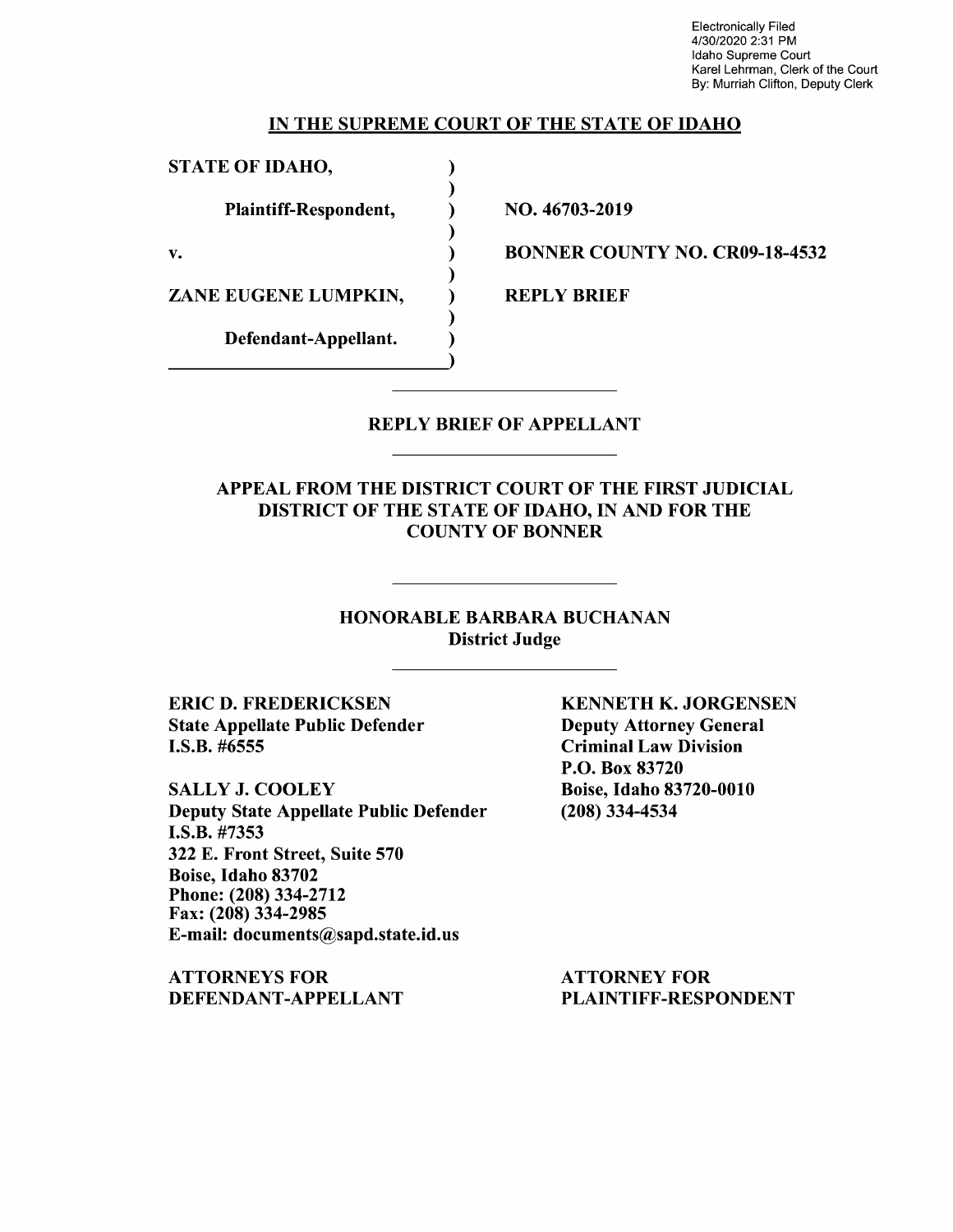## **TABLE OF CONTENTS**

| Statement of the Facts and                                                                                                                                                                          |
|-----------------------------------------------------------------------------------------------------------------------------------------------------------------------------------------------------|
|                                                                                                                                                                                                     |
|                                                                                                                                                                                                     |
| I. The State Committed Prosecutorial Misconduct In Closing Arguments<br>By Telling The Jury That The District Court's Instructions Not To<br>Open An Evidence Bag Proved That Mr. Lumpkin Possessed |
|                                                                                                                                                                                                     |
| 10                                                                                                                                                                                                  |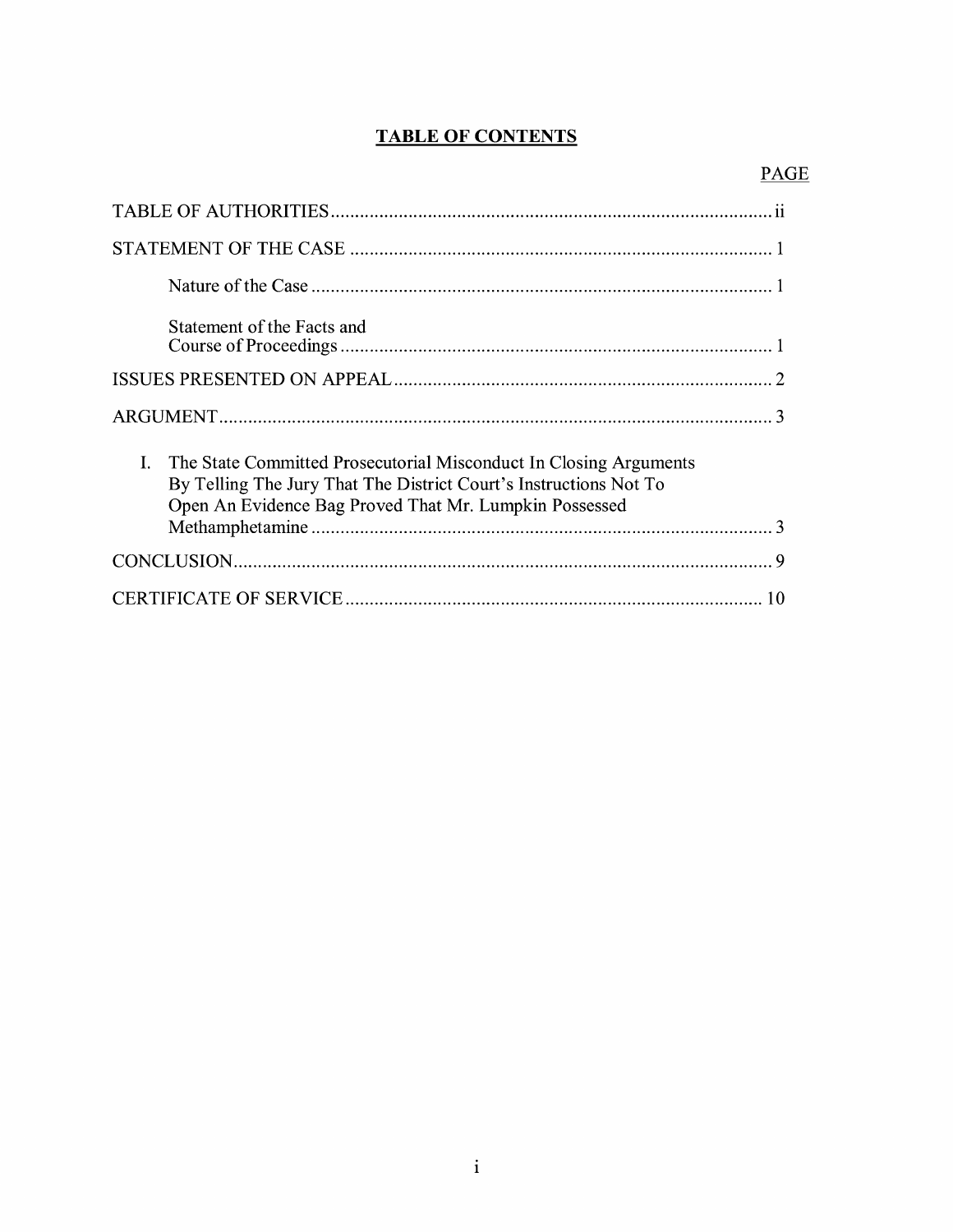## **TABLE OF AUTHORITIES**

## Cases

| State v. Saenz, P.3d __ No. 46262, 2020 WL 1148807 (Idaho Ct. App. Mar. 10, 2020)5, 8 |
|---------------------------------------------------------------------------------------|
|                                                                                       |
|                                                                                       |
|                                                                                       |
|                                                                                       |

## Additional Authorities

|--|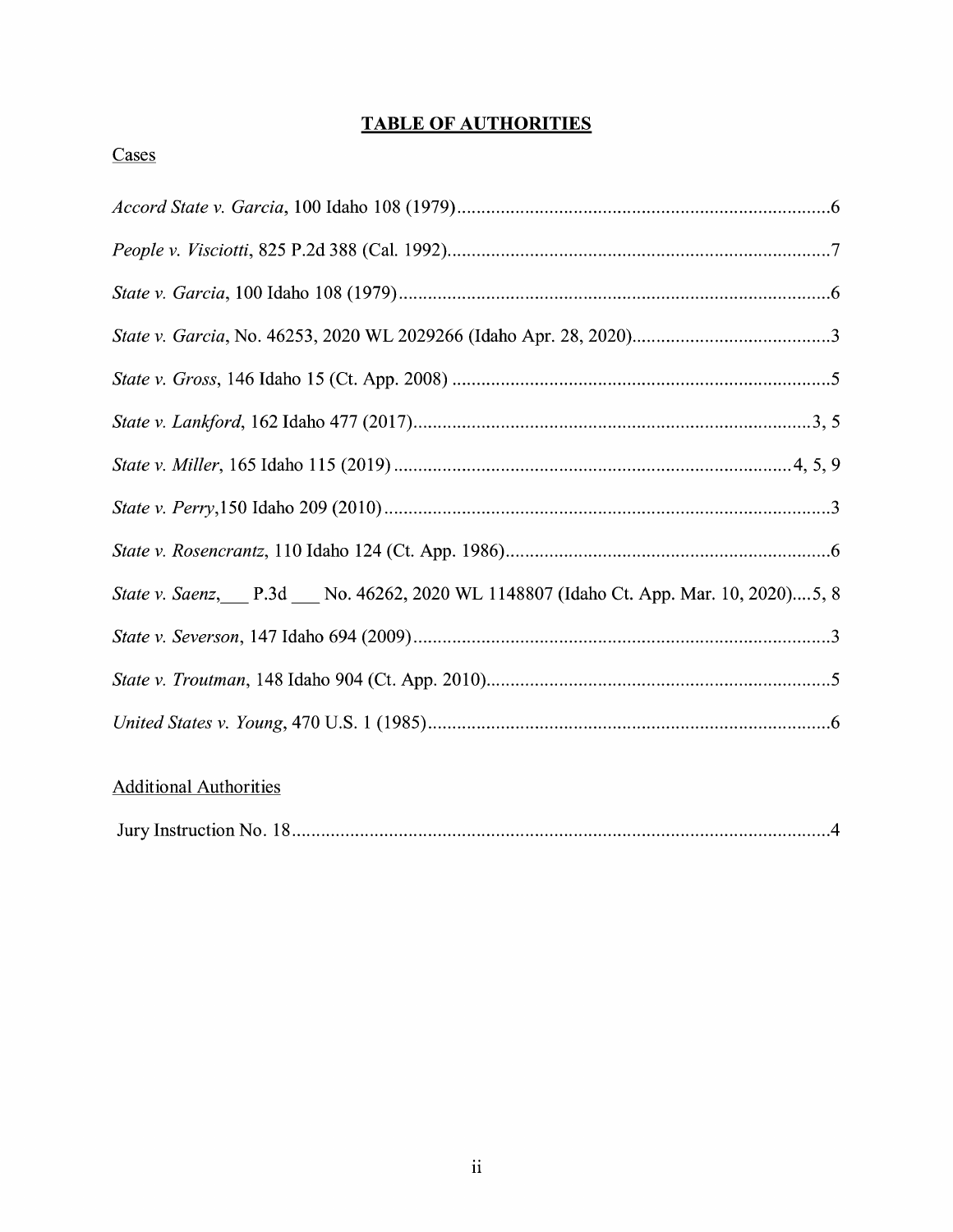#### STATEMENT OF THE CASE

### Nature of the Case

After being charged with felony possession of a controlled substance, methamphetamine, and the persistent violator sentencing enhancement, Zane Lumpkin exercised his constitutional right to a jury trial. He was found guilty as charged, and received a sentence of five years, with two years fixed.

On appeal, he asserts that in its closing arguments, the prosecution committed misconduct and diminished the State's burden of proof when it argued that a jury instruction not to open an evidence bag during deliberations proved that the substance inside contained methamphetamine. Although that misconduct was not objected to, it rises to the level of fundamental error. Mr. Lumpkin respectfully requests that this Court vacate his judgment of conviction and remand his case for new trial.

Mr. Lumpkin also asserts that the district court infringed upon his constitutional right to a jury trial when it punished him for making the "strange decision" to go to trial.

This Reply Brief is necessary to address the State's erroneous contentions that any prosecutorial error was cured by other jury instructions, and that Mr. Lumpkin failed to establish fundamental error because "overwhelming evidence [ ] supported the jury verdict." (Resp. Br., pp.5-14.)

### Statement of the Facts and Course of Proceedings

The statement of the facts and course of proceedings were previously articulated in Mr. Lumpkin's Appellant's Brief. They need not be repeated in this Reply Brief, but are incorporated herein by reference thereto.

1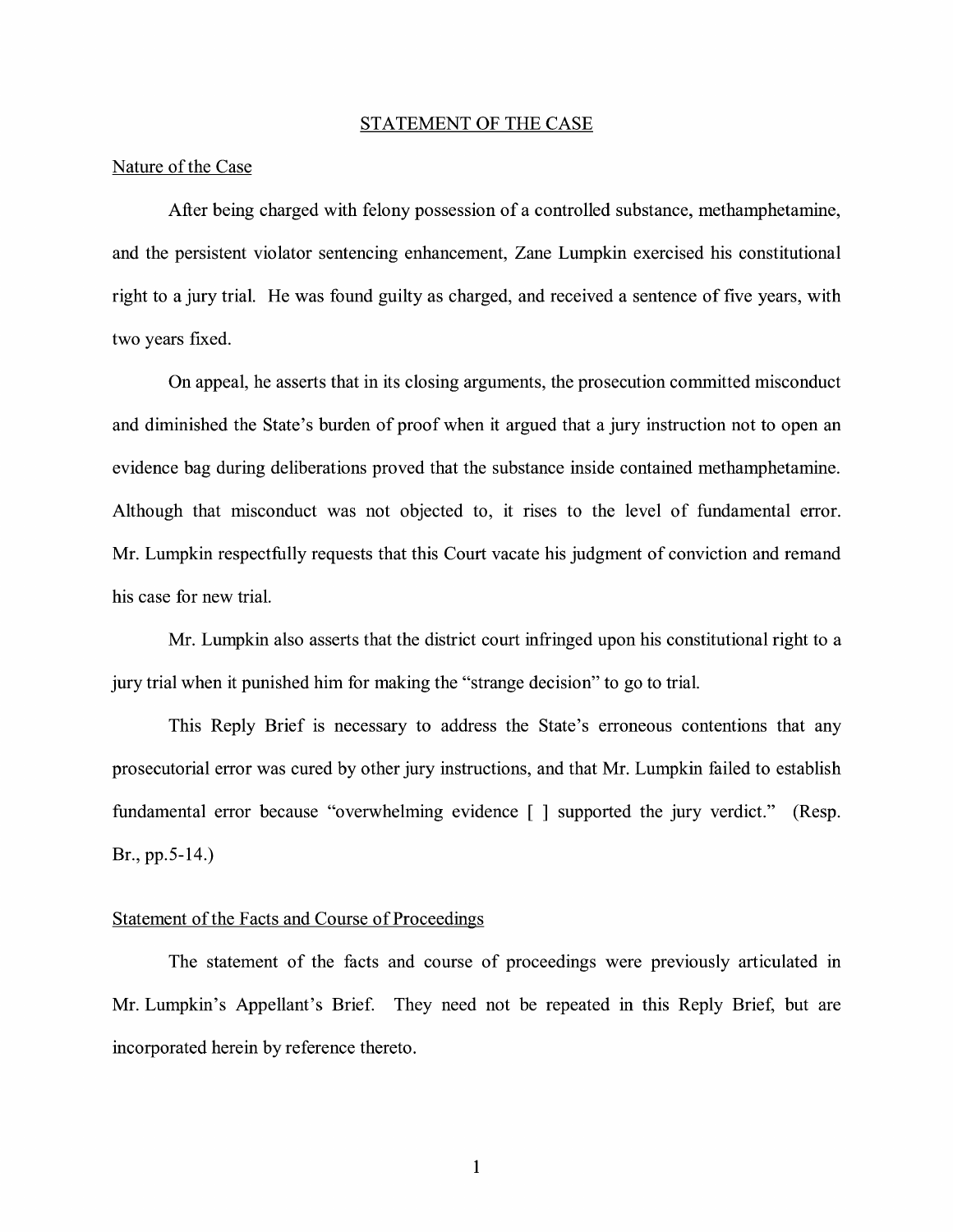## **ISSUES**

- I. Did the State commit prosecutorial misconduct in closing arguments by telling the jury that the district court's instruction not to open an evidence bag proved that Mr. Lumpkin possessed methamphetamine?
- II. Did the district court impermissibly punish Mr. Lumpkin for exercising his constitutional right to trial?<sup>1</sup>

 $1$  Mr. Lumpkin fully set forth his arguments pertaining to sentencing in his Appellant's Brief and does not reiterate these arguments herein.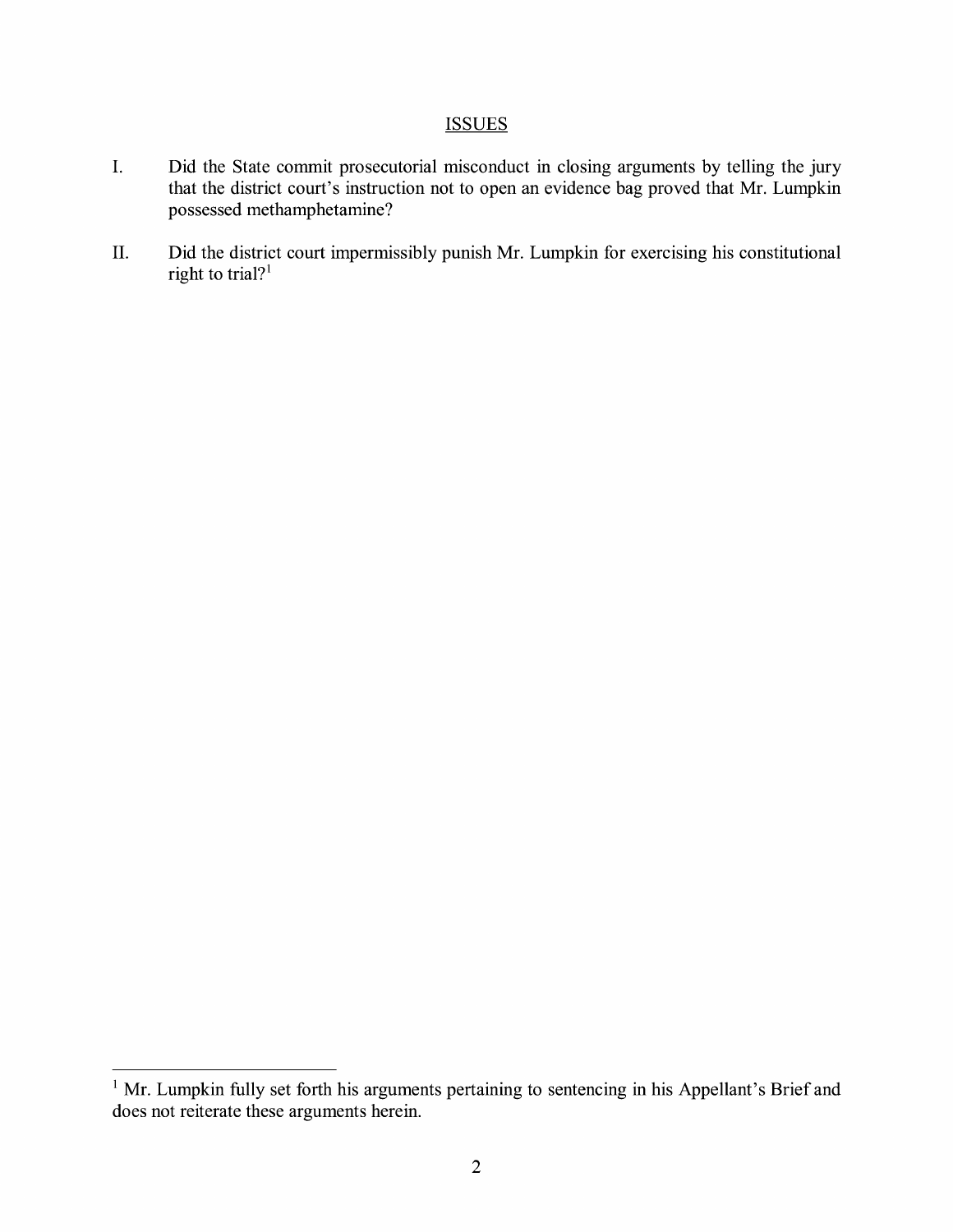### ARGUMENT

I.

## The State Committed Prosecutorial Misconduct In Closing Arguments By Telling The Jury That The District Court's Instructions Not To Open An Evidence Bag Proved That Mr. Lumpkin Possessed Methamphetamine

Unobjected to prosecutorial misconduct is subject to the fundamental error test,

"[ w ]hether such comments constitute fundamental error, however, must be considered in the

context of the entire trial." *State v. Severson,* 147 Idaho 694, 720 (2009).

[W]hen an objection to alleged prosecutorial misconduct is raised at trial, we use a two-part test to determine whether the misconduct requires reversal. First, we ask whether the prosecutor's challenged action was improper. If it was not, then there was no prosecutorial misconduct. If the conduct was improper, we then consider whether the misconduct "prejudiced the defendant's right to a fair trial or whether it was harmless."

*Id.* 147 Idaho at 716 (internal citations omitted).) "Unobjected-to prosecutorial misconduct that

arises in closing argument must be so egregious that the prosecutor's comments 'so infected the

trial with unfairness as to make the resulting conviction a denial of due process."' *State v.* 

*Garcia,* No. 46253, 2020 WL 2029266, at \* 10 (Idaho Apr. 28, 2020) ( quoting *State v. Lanliford,* 

162 Idaho 477, 497 (2017).)

As the Idaho Supreme Court held in *State v. Perry:* 

 $[I]$ n cases of unobjected to fundamental error:  $(1)$  the defendant must demonstrate that one or more of the defendant's unwaived constitutional rights were violated; (2) the error must be clear or obvious, without the need for any additional information not contained in the appellate record, including information as to whether the failure to object was a tactical decision; and (3) the defendant must demonstrate that the error affected the defendant's substantial rights, meaning ( in most instances) that it must have affected the outcome of the trial proceedings.

150 Idaho 209, 226 (2010) (footnote omitted).

In Mr. Lumpkin's case, the jury heard that there would not have been a jury instruction advising them about the dangerous nature of the items in the bag had there not actually been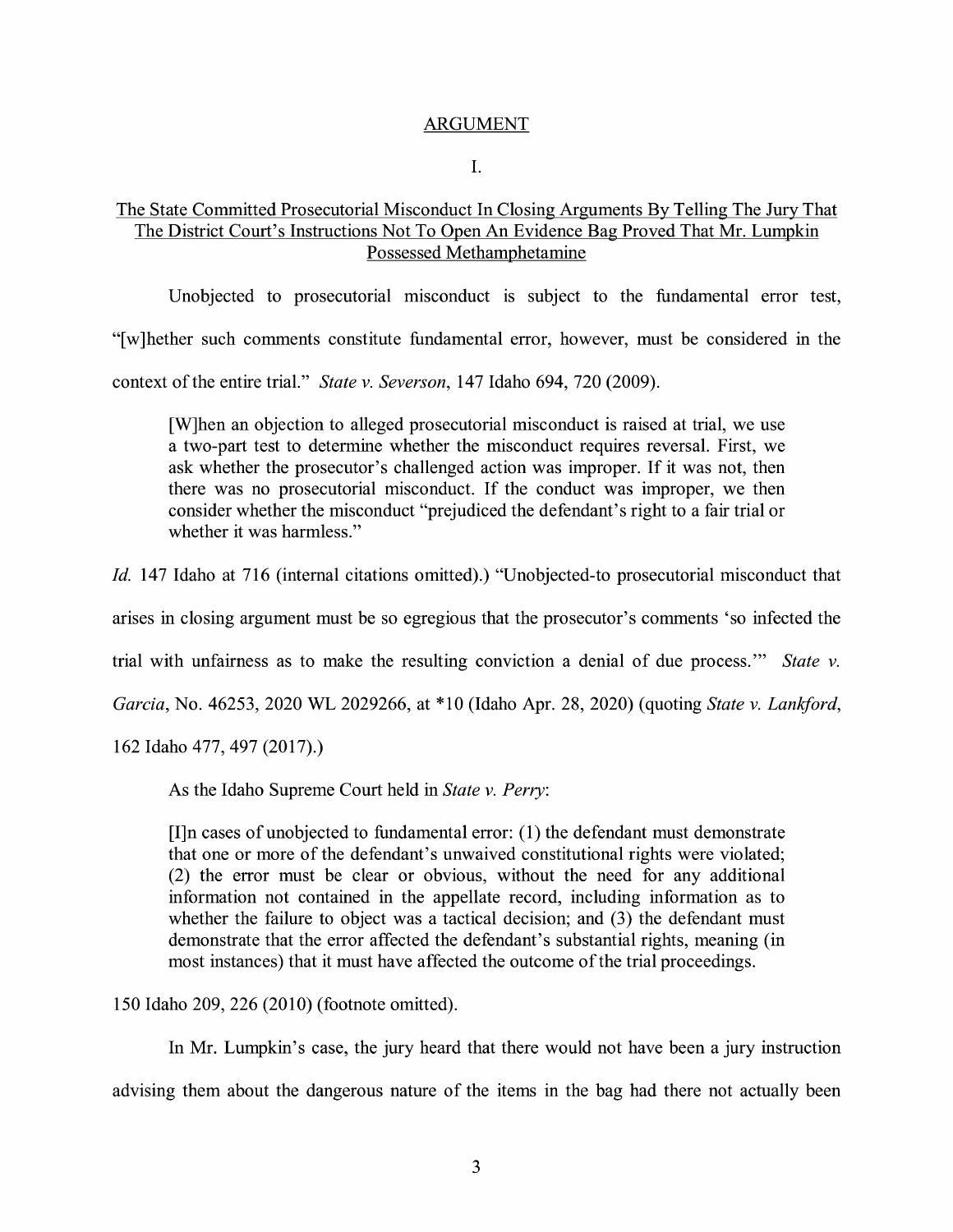methamphetamine in there, essentially telling the jury that the jury instruction itself *proved* the

pipe contained a controlled substance.

During his rebuttal closing remarks, the prosecutor told the jury,

Counsel also talked about the residue, how it's not a weighable amount and it's smoke. And I'll reference another jury instruction for you, number 18. This is interesting. So it tells you, certain items that have been admitted into evidence may contain substance residue. To preclude contamination of the evidence and to preclude such residue from coming into contact with you, the evidence has been placed in sealed plastic bags.

You are not to unseal the plastic bags when dealing with the evidence during deliberation. What do you think that means? If there's nothing in those ziplock bags, why would you have a jury instruction telling you don't open the bag because you might come in contact with it, right? So if you want to talk about, well, it's not a weighable amount, it's nothing, I think the defendant testified that it's nothing, it's garbage. It's nothing, it's blow-off

If it was nothing, if it's nothing, literally, why would you have an instruction specifically telling you don't open the bag, because it might contaminate you. There's obviously something in there, right; and Ms. Rayner is able to test it.

(Trial Tr., p.163, L.17 - p.164, L.15.) Jury Instruction No. 18 states:

Certain items that have been admitted into evidence may contain controlled substance residue. To preclude contamination of the evidence and to preclude such residue form coming into contact with you, the evidence has been placed in sealed plastic bags. You are not to unseal the plastic bags when viewing the evidence during deliberations.

(R., p.112.) The prosecutor asked the jury to interpret a jury instruction as proof of one element

of the crime. He was telling the jury that the jury instruction itself proved the substance was

methamphetamine.

The State claims Mr. Lumpkin failed to meet his burden to show fundamental error.

(Resp. Br., pp.6-7.) However, in his initial Appellant's Brief, Mr. Lumpkin established the

prosecutorial misconduct as fundamental error, as set forth by the Idaho Supreme Court in

*State v. Miller,* 165 Idaho 115, 119-20 (2019). Recently, in *State v. Saenz,* the Idaho Court of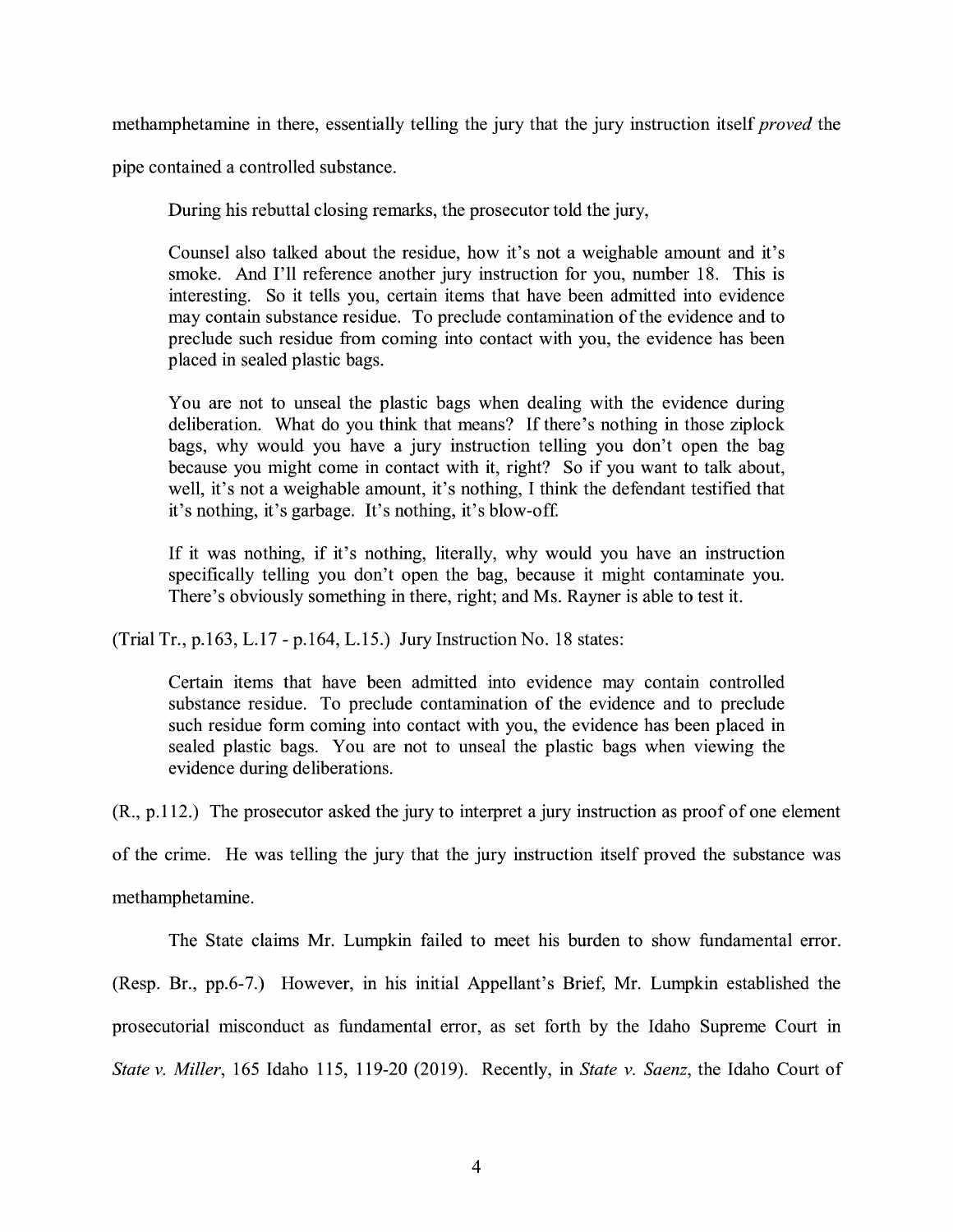Appeals explained the fundamental error analysis in instances of prosecutorial misconduct. \_

P.3d No. 46262, 2020 WL 1148807 (Idaho Ct. App. Mar. 10, 2020). <sup>2</sup> The Court addressed the change to fundamental error review wrought by *Miller,* recognizing that under the second prong of the fundamental error standard, a defendant must show the appellate record contains: (1) clear and obvious evidence of the error; and (2) evidence as to whether or not trial counsel made a tactical decision not to object. *Saenz,* at \*4 ( citing *Miller,* 165 Idaho at 119).

The *Saenz* Court then analyzed the third prong of *Miller-the* effect of a remedial jury instruction in determining "whether the prosecutors' comments so infected the trial with unfairness as to make the resulting conviction a denial of due process." *Saenz*, at \*7 (quoting *State v. Lankford*, 162 Idaho 477, 497 (2017). The Court concluded that "[m]eeting this standard demonstrates the misconduct actually impacted the trial because 'even a timely objection to such inflammatory statements would not have cured the inherent prejudice."' *Saenz,* at \*7 ( quoting *State v. Gross,* 146 Idaho 15, 18 (Ct. App. 2008). The Court also noted that the timing of an inappropriate remark requires consideration. Although not determinative in every case, the Idaho Court of Appeals "has acknowledged the potential increased impact prosecutorial misconduct in a rebuttal closing argument may have." *Saenz,* at \*7 (citing *State v. Troutman,*  148 Idaho 904, 909-10 (Ct. App. 2010)).

The State concedes that the prosecutor's remarks were improper, but claims that the district court's instruction telling the jury that it "must not conclude from the fact that an instruction has been given that the court is expressing any opinion as to the facts" cured the error. (Resp. Br., pp.6, 11.) However, the particular misconduct complained of in Mr. Lumpkin's case—the prosecutor's assertion during his rebuttal closing remarks that one of the jury

<sup>2</sup>The Idaho Court of Appeals' Opinion in *Saenz* was issued on March 10, 2020, and is not yet final.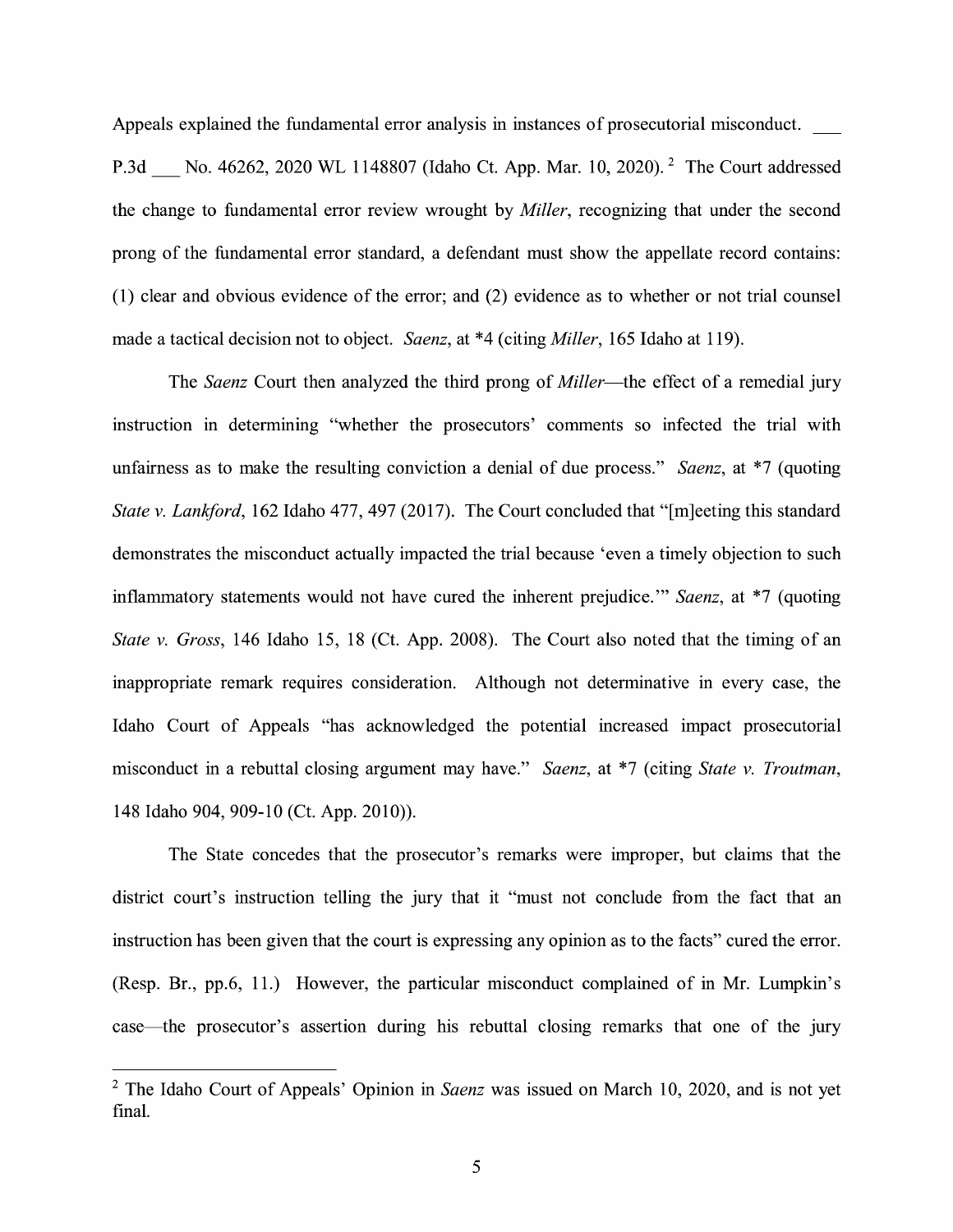instructions served to inform the jury that the substance in the pipe was methamphetamine-did not have a curative instruction. While the jury was told that the jury instructions did not constitute the district court's opinion (R., p.110), the jury was also repeatedly told that the jury instructions set forth the applicable law and it must follow them (R., pp.91, .93, 103). In fact, the prosecutor did not tell the jury that the district court believed the substance in the pipe was methamphetamine; instead, the prosecutor told the jury that, for its safety, it must not open the bags:

You are not to unseal the plastic bags when dealing with the evidence during deliberation. What do you think that means? If there's nothing in those ziplock bags, why would you have a jury instruction telling you don't open the bag because you might come in contact with it, right?

If it was nothing, if it's nothing, literally, why would you have an instruction specifically telling you don't open the bag, because it might contaminate you. There's obviously something in there, right; and Ms. Rayner is able to test it.

(Trial Tr., p.163, L.17 - p.164, L.15.) The prosecutor told the jury it could infer guilt from a jury instruction, which affected Mr. Lumpkin's substantial rights and actually affected the verdict. As the United States Supreme Court has explained, "the prosecutor's opinion carries with it the imprimatur of the Government and may induce the jury to trust the Government's judgment rather than its own view of the evidence." *United States v. Young,* 470 U.S. 1, 16-19 (1985); *Accord State v. Garcia,* 100 Idaho 108, 110-111 (1979); *State v. Rosencrantz,* 110 Idaho 124, 131 (Ct. App. 1986).

The State claims the prosecutor's remarks served to refocus the jury on the expert's opinion. (Resp. Br., p.14.) However, the prosecutor's statement to the jury buttressed the expert's testimony by attesting to the truth of the jury instruction; the statement implied that the prosecutor was privy to certain facts and he knew that the jury would not have been so instructed if there was no danger in the jury opening the bag. The prosecutor told the jury that the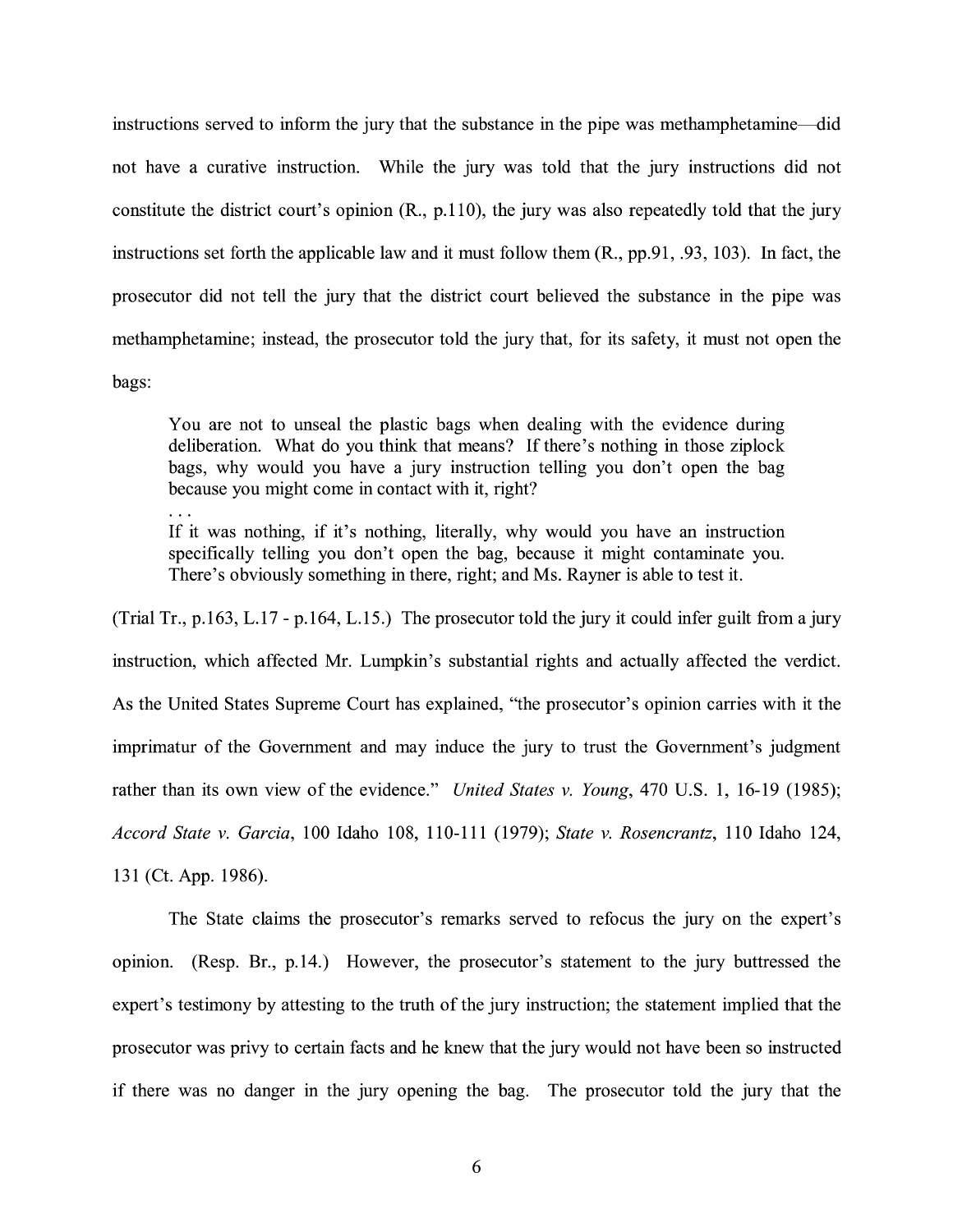instruction would not have been given if the substance inside the pipe was not methamphetamine, and that they had been so instructed for their own safety. Thus, it was not the district court's opinion that was put to the jury, it was the prosecutor's assertion that, but-for the presence of methamphetamine, the jury would not have been so instructed.

Although the jury was instructed that the jury instructions did not indicate the district court's opinion (R., p.110), the prosecutor's comments took the instruction outside the realm of opinion and essentially told the jury that the presence of the instruction meant the substance was methamphetamine. *Cf People v. Visciotti,* 825 P.2d 388, 436 (Cal. 1992) (holding it was not misconduct for the prosecutor to argue that the lesser included instructions given by the court were required by law and did not indicate that the court necessarily believed that the instructions applied). Here, the prosecutor did not claim that the district court's opinion reflected that the substance was methamphetamine; instead, the prosecutor said that the jury would not be so instructed unless there was meth in the pipe-given to prevent the jury from being harmed by biohazard, essentially a scare tactic. The prosecutor told the jury that jury instruction No. 18 proved that the substance was methamphetamine, appealing to the jury's fears of being exposed to a dangerous substance.

In this case, the prosecutor's improper argument allowed the jury to find Mr. Lumpkin guilty absent proof beyond a reasonable doubt that the residue in the pipe actually contained methamphetamine. In fact, Mr. Lumpkin consistently and vociferously maintained that the substance was *not* methamphetamine. (Trial Tr., p.138, L.21 - p.139, L.8; p.139, Ls.15-22; p.140, L.1 - p.141, L.6; p.143, L.13 - p.144, L.24; p.146, Ls.12-17.) Mr. Lumpkin's defense consistently focused on his insistence that it was not methamphetamine in the pipe, but that the pipe contained simply a white film that was "garbage" byproduct. (Trial Tr., p.137, L.1 – p.146,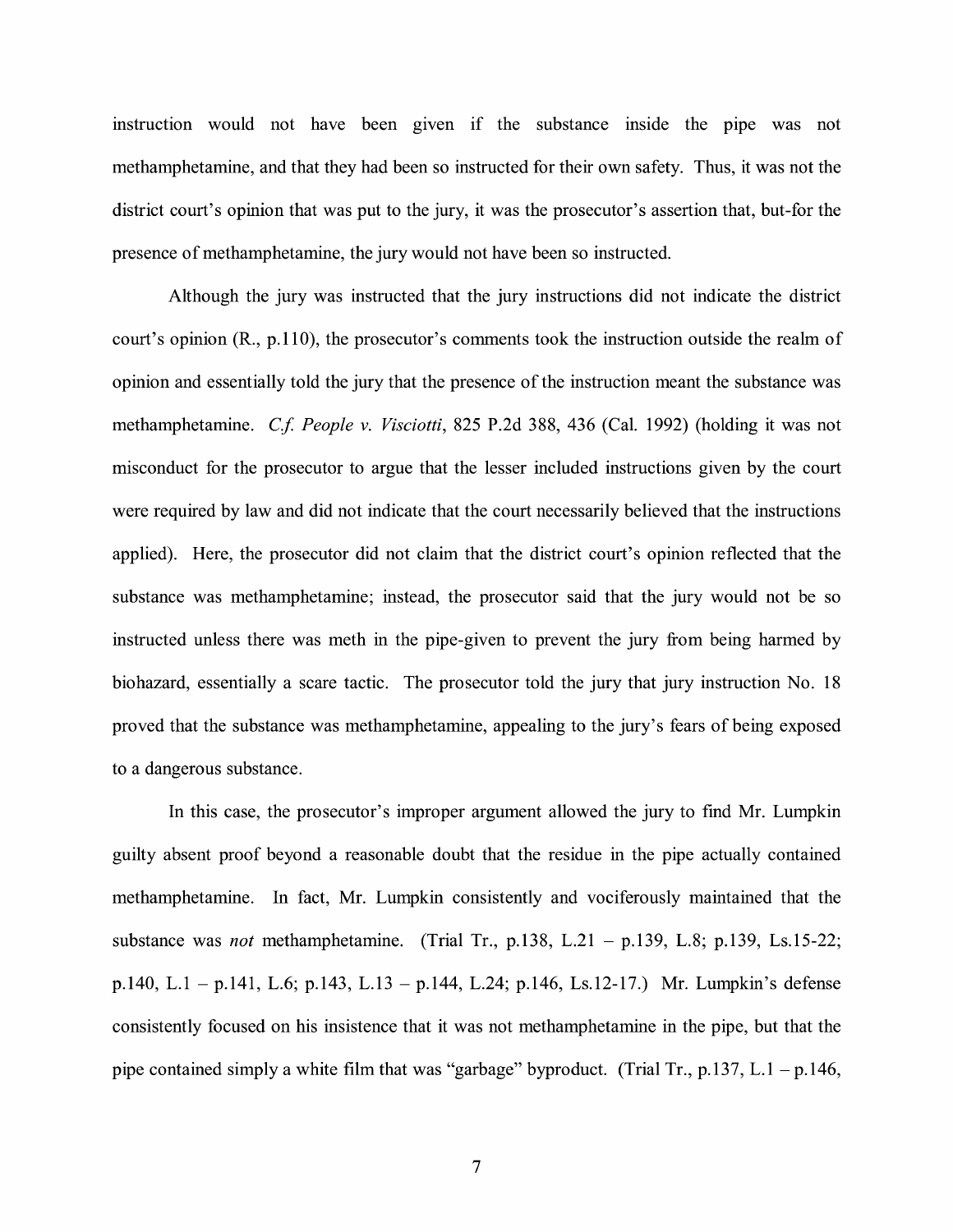L.22.) At the conclusion of the trial, in her closing remarks defense counsel talked again about Mr. Lumpkin's testimony that there was no methamphetamine in the pipe. *(See* Trial Tr., p.161,  $L.1 - p.162$ ,  $L.15$ .) Given that Mr. Lumpkin's defense rested on the argument that there was no methamphetamine present, counsel's failure to object was clearly not strategic or tactical. There could be no reason for defense counsel to allow the prosecutor to eliminate the State's burden of proving this element. Counsel did not object to any portion of the prosecutor's closing or rebuttal closing, thus negating any supposition of strategy or tactical decision whereby counsel chose not to object to the erroneous statements at issue. (Trial Tr.,  $p.151$ , L.23 –  $p.166$ , L.11); *cf, Saenz,* at \*6 ("Because Saenz's counsel demonstrated a willingness to object to some statements during closing arguments that spoke to Saenz's innocence, we cannot say the record clearly establishes that trial counsel's silence in other instances was not strategic"). Under *Miller*, Mr. Lumpkin has met his burden to show the error plainly exists.

The *Saenz* Court concluded that the defendant did not meet his burden to show the prosecutor's references to facts not in evidence actually impacted the trial. *Saenz,* at \*8. This was because the jury in *Saenz* was twice instructed that the lawyers' statements were not evidence. *Saenz,* at \*8. However, in Mr. Lumpkin's case the prosecutor told the jurors that the jury instruction was evidence proving the substance in the pipe was methamphetamine.

The State claims that it "had a strong case against Lumpkin." (Resp. Br., p.7.) However, this case came down to a determination of the identity of the substance-did the jury believe the State's witnesses, or did the jury believe Mr. Lumpkin's testimony that the substance inside the pipe was not methamphetamine, and/or that he did not know there was methamphetamine in the pipe? As such, it is clearly improper that at closing arguments, the prosecutor eliminated one of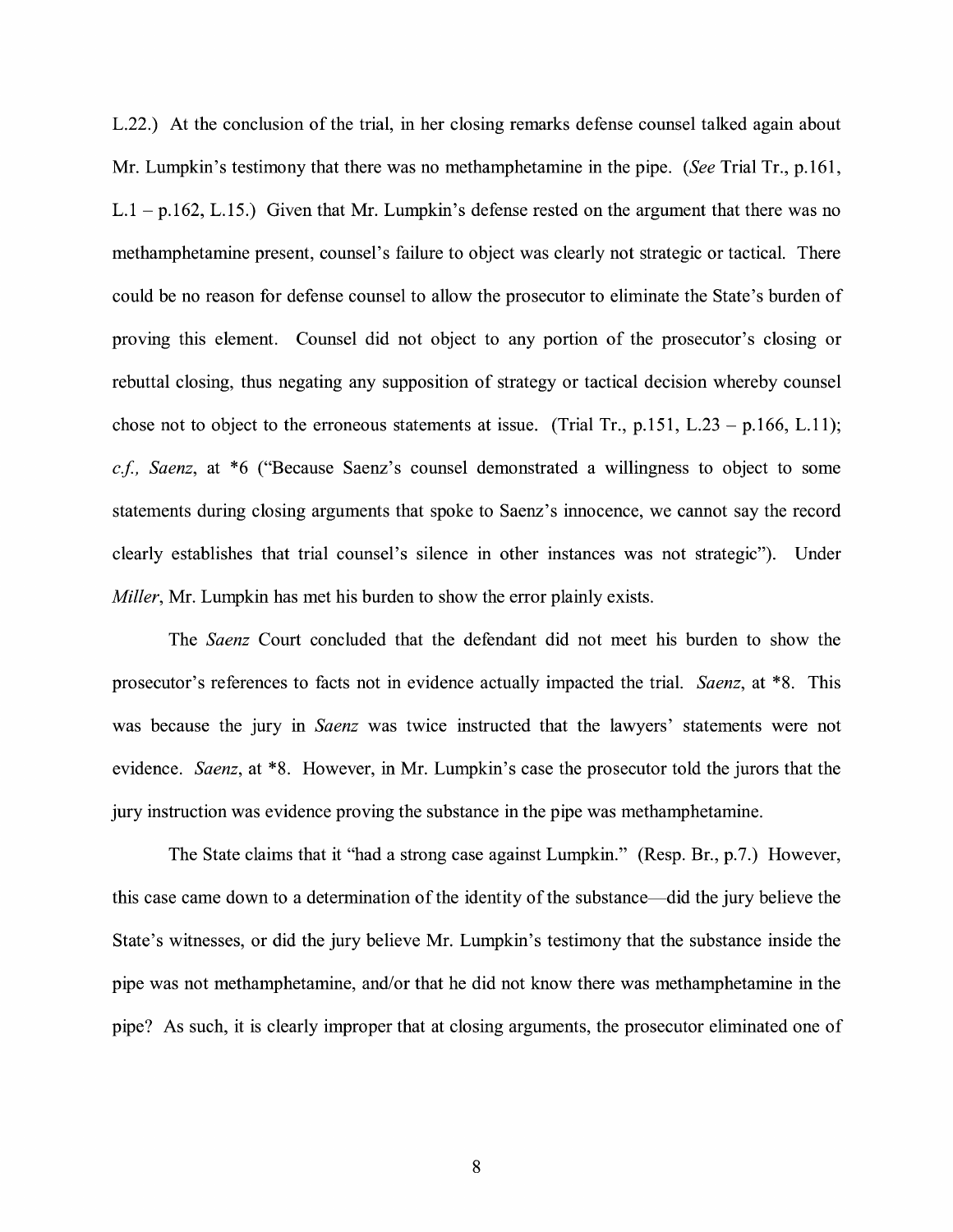the elements of the offense of possession of a controlled substance by telling the jury that the district court's instruction proved the substance was methamphetamine.

Further, contrary to the State's claim (Resp. Br., pp.9-10), Mr. Lumpkin's defense that he did not know it was methamphetamine was a viable defense based on the knowledge element of possession of methamphetamine. That is, Mr. Lumpkin could not be found guilty of the charged offense unless he *knew* there was *methamphetamine* ( or believed it was a controlled substance) in the pipe. *(See* R., p.107.) In fact, the analyst testified that there was a film on the pipe she described as residue, and the amount was so minimal that she was unable to even weigh the substance. (Tr., p.123, L.24 – p.124, L.3; p.125, Ls.5-18.) As such, it is clearly improper that at closing arguments, the prosecutor eliminated one of the elements of the offense of possession of a controlled substance by telling the jury that a jury instruction proved the substance was methamphetamine. In light of the weak evidence in this case, and the egregious prosecutorial misconduct, Mr. Lumpkin has shown the prosecutorial misconduct actually affected the outcome of the trial. *See Miller,* 165 Idaho at 120. He respectfully requests that this Court vacate his judgment of conviction and remand his case for a new trial.

#### **CONCLUSION**

Mr. Lumpkin respectfully requests that this Court vacate his conviction and remand this matter for a new trial. In the alternative, Mr. Lumpkin requests that his case be remanded for resentencing by a different district court judge.

DATED this 30<sup>th</sup> day of April, 2020.

/s/ Sally J. Cooley SALLY J. COOLEY Deputy State Appellate Public Defender

9